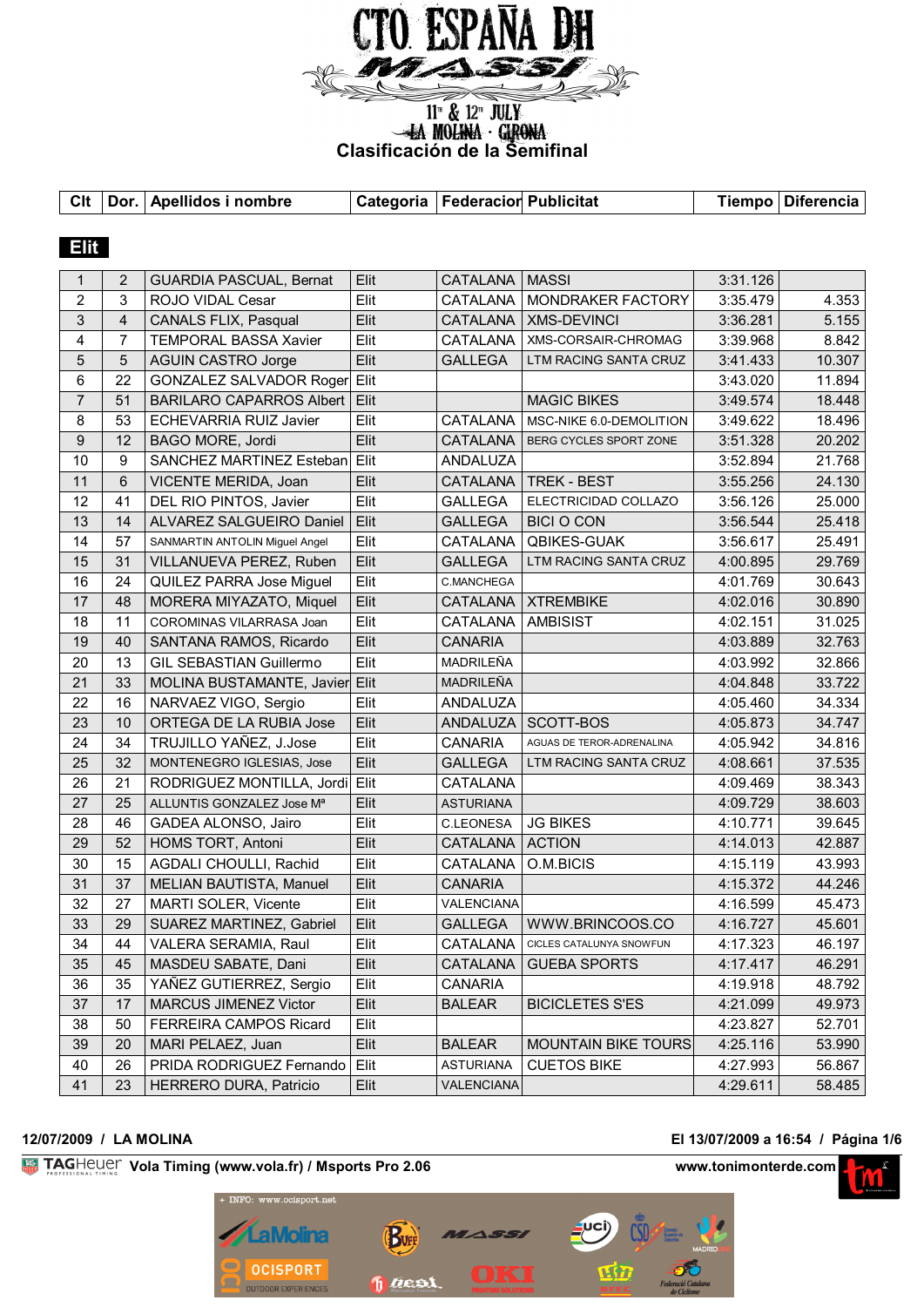### **Clasificación de la Semifinal**

| Clt |    | Dor.   Apellidos i nombre      | Categoria | <b>Federacior Publicitat</b> |                              | <b>Tiempo</b> | <b>Diferencia</b> |
|-----|----|--------------------------------|-----------|------------------------------|------------------------------|---------------|-------------------|
|     |    |                                |           |                              |                              |               |                   |
| 42  | 36 | SANTANA MIRANDA Jose Heriberto | Elit      | <b>CANARIA</b>               |                              | 4:30.178      | 59.052            |
| 43  | 47 | ALCARAZ GRACIA, Sergio         | Elit      | <b>MURCIANA</b>              |                              | 4:31.215      | 1:00.089          |
| 44  | 18 | FRAU LLADO, Miguel             | Elit      | <b>BALEAR</b>                | <b>BICICLETES S'ESCAPADA</b> | 4:36.641      | 1:05.515          |
| 45  | 30 | CONDE CARBO Roc                | Elit      | <b>CATALANA</b>              |                              | 4:38.874      | 1:07.748          |
| 46  | 39 | ESARTE BORDA, Iñaki            | Elit      | <b>NAVARRA</b>               |                              | 4:39.350      | 1:08.224          |
| 47  | 42 | APARICIO MARTIN, Eduardo       | Elit      | <b>ARAGONESA</b>             |                              | 4:49.122      | 1:17.996          |
| 48  | 58 | PEREZ PERETO, Pablo            | Elit      | ARAGONESA                    |                              | 4:51.522      | 1:20.396          |
| 49  | 28 | EDO IBAÑEZ, Roberto            | Elit      | <b>VALENCIANA</b>            |                              | 4:59.580      | 1:28.454          |
| 50  | 55 | <b>MARIN BOSCH, Albert</b>     | Elit      | <b>CATALANA</b>              |                              | 5:14.342      | 1:43.216          |
| 51  | 19 | <b>ORDINAS FLORIT, Jaume</b>   | Elit      | <b>BALEAR</b>                | <b>BICICLETES S'ESCAPADA</b> | 5:34.137      | 2:03.011          |
| 52  | 38 | RETEGI ETXEBERRIA, Imanol      | Elit      | <b>NAVARRA</b>               |                              | 10:08.456     | 6:37.330          |
| 53  |    | <b>OULEGO MORENO, Ivan</b>     | Elit      | <b>CATALANA</b>              | <b>MASSI</b>                 | 10:25.057     | 6:53.931          |

### **Ausentes**

| - 31 M | Elit<br>$ -$<br><b>BIKES</b><br>בת הי<br>חר<br>$\mathbf{v}$<br>59<br>$\cdot$<br>MSC<br>Marti<br>ANA<br>$\cdot$ $\cdot$<br>זכ<br>ADANIA |
|--------|----------------------------------------------------------------------------------------------------------------------------------------|
|--------|----------------------------------------------------------------------------------------------------------------------------------------|

## **Femina**

|   | 301 | <b>HERNANDEZ MOLINAS Victoria</b>   | Femina | CATALANA          |                               | 4:27.649 |          |
|---|-----|-------------------------------------|--------|-------------------|-------------------------------|----------|----------|
| 2 | 302 | <b>BOSCA BALLESTER, Mireia</b>      | Femina | <b>CATALANA</b>   | LTMRACING-SANTA CRUZ          | 4:45.178 | 17.529   |
| 3 | 307 | DE BARROS SANCHEZ, Ariadna          | Femina | ANDALUZA          |                               | 4:46.420 | 18.771   |
|   | 308 | GONZALEZ GONZALEZ-CORROTO Covadonga | Femina | <b>ASTURIANA</b>  | <b>ASTURBIKE GIJON</b>        | 4:56.270 | 28.621   |
|   | 303 | SANCHEZ VELIZ, Maria                | Femina | <b>VALENCIANA</b> |                               | 5:05.971 | 38.322   |
| 6 | 306 | <b>CASTRO SOLA Ruth</b>             | Femina | CATALANA          | <b>OPTIM-INDIAN BIKES</b>     | 5:20.826 | 53.177   |
|   | 305 | ALSINA DEL CLOT, Anna               | Femina | CATALANA          | VII A BIKE                    | 5:33.702 | 1:06.053 |
| 8 | 304 | <b>CORTES FOLKE Karolina</b>        | Femina |                   | CATALANA   OPTIM-INDIAN BIKES | 5:42.497 | 1:14.848 |

# **Femina Junior**

| ுட<br>⊥∪−<br>-70 |  | 309 | DEDE<br>"INE<br><b>MAR</b><br>Rosa<br>Carmen | <b>Femina Junior</b> | . .<br>.iAl |  | טו |  |
|------------------|--|-----|----------------------------------------------|----------------------|-------------|--|----|--|
|------------------|--|-----|----------------------------------------------|----------------------|-------------|--|----|--|

# **Femina Cadet**

| 310 | MARTINEZ MARTINEZ, Carolina | Femina Cadet   VALENCIANA | 4:52.955 |  |
|-----|-----------------------------|---------------------------|----------|--|
|     |                             |                           |          |  |

## **Sub 23**

|                | 101 | SUGRAÑES MATEU, Arnau             | <b>Sub 23</b>     | <b>CATALANA</b>   | <b>MELIC - BIKES</b>           | 3:31.292 |        |
|----------------|-----|-----------------------------------|-------------------|-------------------|--------------------------------|----------|--------|
| $\overline{2}$ | 102 | FERREIRO PAJUELO, Antonio         | Sub <sub>23</sub> | <b>GALLEGA</b>    | <b>XMS-DEVINCI</b>             | 3:36.633 | 5.341  |
| 3              | 104 | SIMO CERVERA, Xavier              | <b>Sub 23</b>     | <b>CATALANA</b>   | ARA LLEIDA - LTM RACING        | 3:45.312 | 14.020 |
| 4              | 106 | CARBALLO GONZALEZ, Edgar          | Sub <sub>23</sub> | <b>CANARIA</b>    | <b>VADEBICIS</b>               | 3:46.416 | 15.124 |
| 5              | 109 | NAVARRETE PEREA, Moises           | <b>Sub 23</b>     | ANDALUZA          | <b>BIKE STATION-HIPERSTONE</b> | 3:53.913 | 22.621 |
| 6              | 110 | CUBERO MARTINEZ, Daniel           | Sub <sub>23</sub> | <b>VALENCIANA</b> |                                | 3:58.195 | 26.903 |
| 7              | 134 | AÑON MANTIÑAN, Borja              | <b>Sub 23</b>     | <b>GALLEGA</b>    | <b>RENAULT CAEIRO</b>          | 3:59.169 | 27.877 |
| 8              | 107 | <b>MONTES BARAHONA, Lluis</b>     | Sub <sub>23</sub> | <b>CATALANA</b>   | O.M BICIS                      | 4:00.464 | 29.172 |
| 9              | 122 | OLAÑETA GRIJALBA, Fernando        | <b>Sub 23</b>     | <b>VASCA</b>      |                                | 4:00.639 | 29.347 |
| 10             | 108 | ESCOLA FERRAN, Eduard             | Sub <sub>23</sub> | CATALANA          | <b>GUEBA SPORTS</b>            | 4:02.529 | 31.237 |
| 11             | 123 | <b>GARCIA RODRIGUEZ, Efren</b>    | Sub <sub>23</sub> | <b>CANARIA</b>    |                                | 4:05.137 | 33.845 |
| 12             | 121 | <b>BARRAL PRIETO Angel Martin</b> | Sub <sub>23</sub> | <b>GALLEGA</b>    | LTM RACING SANTA CRUZ          | 4:07.138 | 35.846 |

### **12/07/2009 / LA MOLINA El 13/07/2009 a 16:54 / Página 2/6**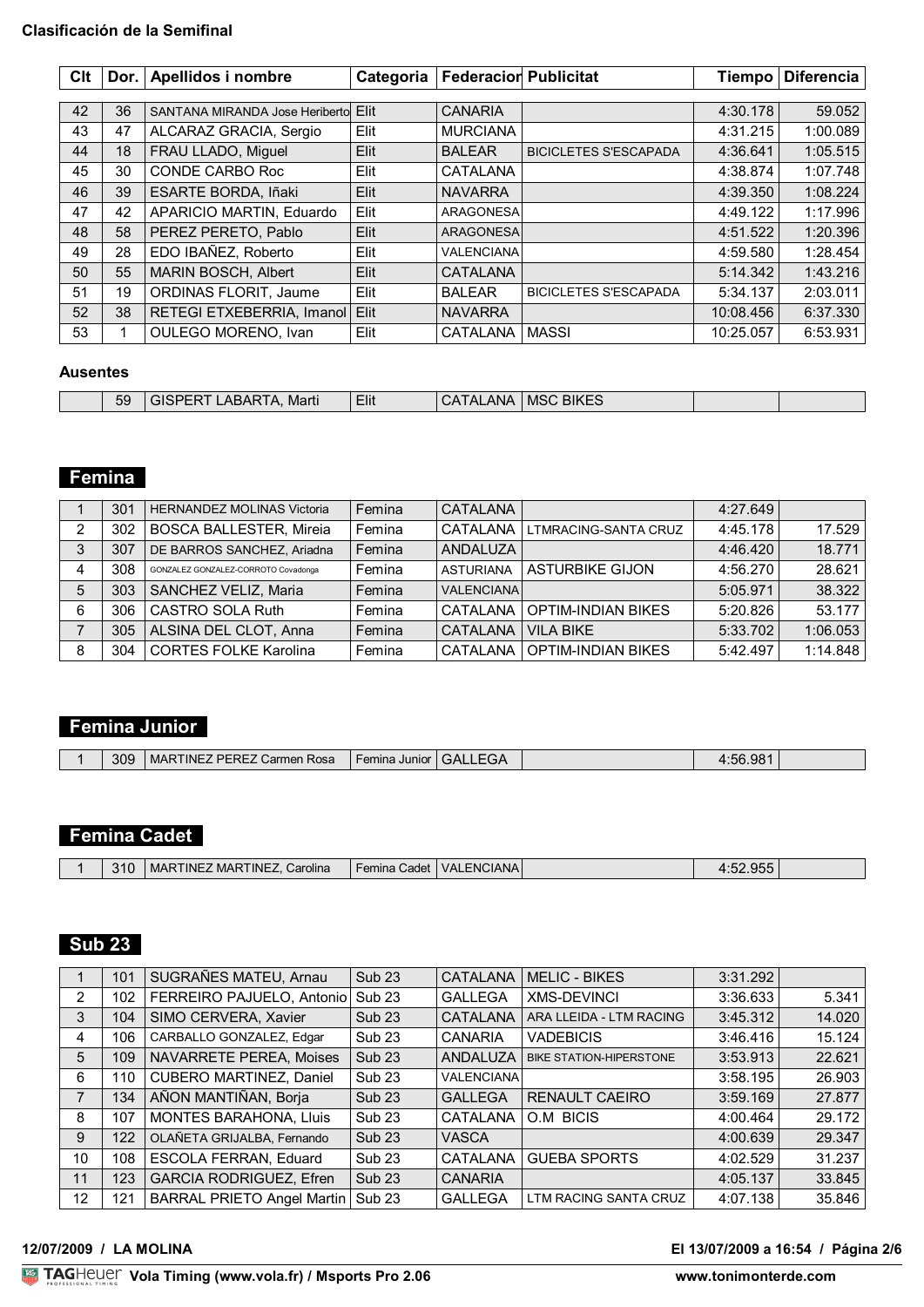### **Clasificación de la Semifinal**

| Clt |     | Dor. Apellidos i nombre           | Categoria         | <b>Federacior Publicitat</b> |                                  | <b>Tiempo</b> | <b>Diferencia</b> |
|-----|-----|-----------------------------------|-------------------|------------------------------|----------------------------------|---------------|-------------------|
|     |     |                                   |                   |                              |                                  |               |                   |
| 13  | 112 | PASCUAL HEREDIA, Ruben            | <b>Sub 23</b>     | ANDALUZA                     |                                  | 4:10.023      | 38.731            |
| 14  | 126 | BORGES HERNANDEZ, Alexander       | <b>Sub 23</b>     | <b>CANARIA</b>               | <b>VADEBICIS</b>                 | 4:11.107      | 39.815            |
| 15  | 117 | <b>BLANCO GONZALEZ, Moises</b>    | <b>Sub 23</b>     | <b>CANARIA</b>               | <b>GOFIS BICI-REST ARISTIDES</b> | 4:12.265      | 40.973            |
| 16  | 114 | ALEMANY SUAU, Bernat              | <b>Sub 23</b>     | <b>BALEAR</b>                | <b>CICLOS GOMILA</b>             | 4:13.216      | 41.924            |
| 17  | 127 | <b>ALMANSA ROSS Christian</b>     | <b>Sub 23</b>     | <b>VALENCIANA</b>            |                                  | 4:16.497      | 45.205            |
| 18  | 116 | ARROYO FEIXAS, Oscar              | <b>Sub 23</b>     | CATALANA                     | O.M. BICIS                       | 4:18.527      | 47.235            |
| 19  | 130 | MOLINA CASTILLO, Rafael           | <b>Sub 23</b>     | <b>MADRILEÑA</b>             |                                  | 4:18.747      | 47.455            |
| 20  | 139 | CODINA CASAS, Sergi               | <b>Sub 23</b>     | CATALANA                     | FREE BIKE ST. JOAN               | 4:21.980      | 50.688            |
| 21  | 136 | <b>RENOM CUADRAS Joan Carles</b>  | <b>Sub 23</b>     | <b>CATALANA</b>              | <b>BTT PREMIA -TRIBIKE</b>       | 4:28.349      | 57.057            |
| 22  | 140 | DE LA IGLESIA DUERO, Sergi        | Sub <sub>23</sub> | CATALANA                     | <b>TECDAKI - NINETA</b>          | 4:29.372      | 58.080            |
| 23  | 124 | QUINTANA OJEDA, Hector            | <b>Sub 23</b>     | <b>CANARIA</b>               |                                  | 4:30.319      | 59.027            |
| 24  | 129 | DIEZ GARCIA, Lucas                | <b>Sub 23</b>     | MADRILEÑA                    |                                  | 4:35.737      | 1:04.445          |
| 25  | 137 | <b>TORRELA VALVERDE, Cristian</b> | <b>Sub 23</b>     | <b>CATALANA</b>              | <b>ACTION</b>                    | 4:43.965      | 1:12.673          |
| 26  | 113 | FONT SALOM, Gabriel               | <b>Sub 23</b>     | <b>BALEAR</b>                | <b>MOUNTAIN BIKE TOURS</b>       | 4:54.055      | 1:22.763          |
| 27  | 133 | BUENO CASANOVAS, Gonzalo          | Sub <sub>23</sub> | CATALANA                     | <b>TIRITA RIDERS</b>             | 4:57.694      | 1:26.402          |
| 28  | 111 | GOMEZ NUÑEZ, Edgar                | Sub <sub>23</sub> | <b>CATALANA</b>              | <b>CICLES PAGES</b>              | 5:00.083      | 1:28.791          |
| 29  | 135 | <b>MARURI GAMERO, Carlos</b>      | <b>Sub 23</b>     | <b>VASCA</b>                 |                                  | 5:01.203      | 1:29.911          |
| 30  | 115 | ZUÑIGA MONREAL, Ibai              | <b>Sub 23</b>     | CATALANA                     | O.M.BICIS                        | 5:02.003      | 1:30.711          |
| 31  | 118 | ROJO VILLASANTE, Samuel           | <b>Sub 23</b>     | C.MANCHEGA                   |                                  | 5:06.076      | 1:34.784          |
| 32  | 128 | GATNAU ALVAREZ, Daniel            | Sub <sub>23</sub> | MADRILEÑA                    |                                  | 5:17.893      | 1:46.601          |
| 33  | 125 | ALEMAN RUANO, Daniel              | <b>Sub 23</b>     | <b>CANARIA</b>               |                                  | 5:26.072      | 1:54.780          |
| 34  | 120 | GONZALEZ ALMEIDA, Ricardo         | Sub <sub>23</sub> | <b>ASTURIANA</b>             | <b>NAVA 2000</b>                 | 8:31.798      | 5:00.506          |
| 35  | 103 | VARGAS HERNANDEZ Gabriel Yeray    | <b>Sub 23</b>     | <b>CANARIA</b>               | <b>VADEBICIS</b>                 | 9:07.217      | 5:35.925          |
| 36  | 138 | TORRAMILANS LLINARES, Francesc    | Sub <sub>23</sub> | <b>CATALANA</b>              | <b>XTREMBIKE</b>                 | 19:51.425     | 16:20.133         |

### **Ausentes**

| 131 | <b>JARQUE GENIS Arnau</b> | Sub <sub>23</sub> | CATALANA        | BIKESERONA DH TEAM   |  |
|-----|---------------------------|-------------------|-----------------|----------------------|--|
| 132 | Jordi<br>RIBAS CHAPARRO.  | Sub <sub>23</sub> | <b>CATALANA</b> | I BIKESERONA DH TEAM |  |

### **Abandonos**

| 119 <sub>1</sub> | Saul<br>' RODRIGUEZ.<br><b>MARTIN</b> | $-0o$<br>Sub 23 | ASTURIANA | <b>BIKE</b><br>N JE |  |
|------------------|---------------------------------------|-----------------|-----------|---------------------|--|
|                  |                                       |                 |           |                     |  |

## **Junior**

|    | 153 | ETXEBARRIA ETXEBARRIA, Iraitz    | Junior | <b>VASCA</b>      | LA BICICLETA-CONSULTEC    | 3:38.696 |        |
|----|-----|----------------------------------|--------|-------------------|---------------------------|----------|--------|
| 2  | 151 | GARAY TAMAYO, lago               | Junior | MADRILEÑA         |                           | 3:39.208 | 0.512  |
| 3  | 152 | GUIJARRO VILLACIEROS, Javier     | Junior | <b>VALENCIANA</b> | <b>XMS RACING IMPORTS</b> | 3:44.183 | 5.487  |
| 4  | 169 | ROMERO PERICH, Pol               | Junior | CATALANA          |                           | 3:46.736 | 8.040  |
|    |     |                                  |        |                   |                           |          |        |
| 5  | 155 | AGUILO PITA, Adrià               | Junior | <b>CATALANA</b>   | 5 SECONDS                 | 3:50.093 | 11.397 |
| 6  | 163 | VILABOA SIMOES, Francisco        | Junior | <b>GALLEGA</b>    | MASSI-RP3                 | 3:53.247 | 14.551 |
| 7  | 176 | PORTILLO LOPEZ, Eric             | Junior | <b>VASCA</b>      | LA BICICLETA-CONSULTEC    | 4:00.663 | 21.967 |
| 8  | 180 | RODRIGUEZ PADILLA Airan Nauzet   | Junior | <b>CANARIA</b>    | <b>AGUAS DE TEROR</b>     | 4:01.735 | 23.039 |
| 9  | 154 | ALVAREZ CARRASCO, Borja          | Junior | <b>CATALANA</b>   | <b>GUAK-EL CORREDOR</b>   | 4:04.655 | 25.959 |
| 10 | 159 | ALEMANY SUAU, Nicolau            | Junior | <b>BALEAR</b>     | <b>CICLOS GOMILA</b>      | 4:05.357 | 26.661 |
| 11 | 156 | COSTA CARDONA, Vicent            | Junior | <b>BALEAR</b>     | <b>BULL BIKES</b>         | 4:05.569 | 26.873 |
| 12 | 158 | BAILON MONTESINOS, Sergio Junior |        | CATALANA          | <b>BTT PREMIA-TRIBIKE</b> | 4:09.763 | 31.067 |
| 13 | 187 | FERNANDEZ-M KORTAZAR, Txema      | Junior | <b>VASCA</b>      | LA BICICLETA-CONSULTEC    | 4:12.361 | 33.665 |
| 14 | 177 | CARO MIGUELEZ, Unai              | Junior | VASCA             |                           | 4:14.521 | 35.825 |
| 15 | 161 | REAL CAPELL, Josep Ma            | Junior | <b>CATALANA</b>   | <b>CALUCHO</b>            | 4:14.657 | 35.961 |
| 16 | 173 | PEREZ GONZALEZ, Pablo            | Junior | <b>ASTURIANA</b>  | CENTENO C2C               | 4:15.151 | 36.455 |
| 17 | 188 | <b>GRACIA GOMEZ, Adria</b>       | Junior | <b>CATALANA</b>   | <b>BICIS.CAT</b>          | 4:15.370 | 36.674 |
| 18 | 184 | PALACIOS HINOJOSA, Alvaro        | Junior | MADRILEÑA         |                           | 4:15.655 | 36.959 |
| 19 | 179 | <b>SUAREZ SANTANA Ayrton</b>     | Junior | <b>CANARIA</b>    |                           | 4:17.963 | 39.267 |

### <u>Volanda Volanda est</u> **12/07/2009 / LA MOLINA El 13/07/2009 a 16:54 / Página 3/6**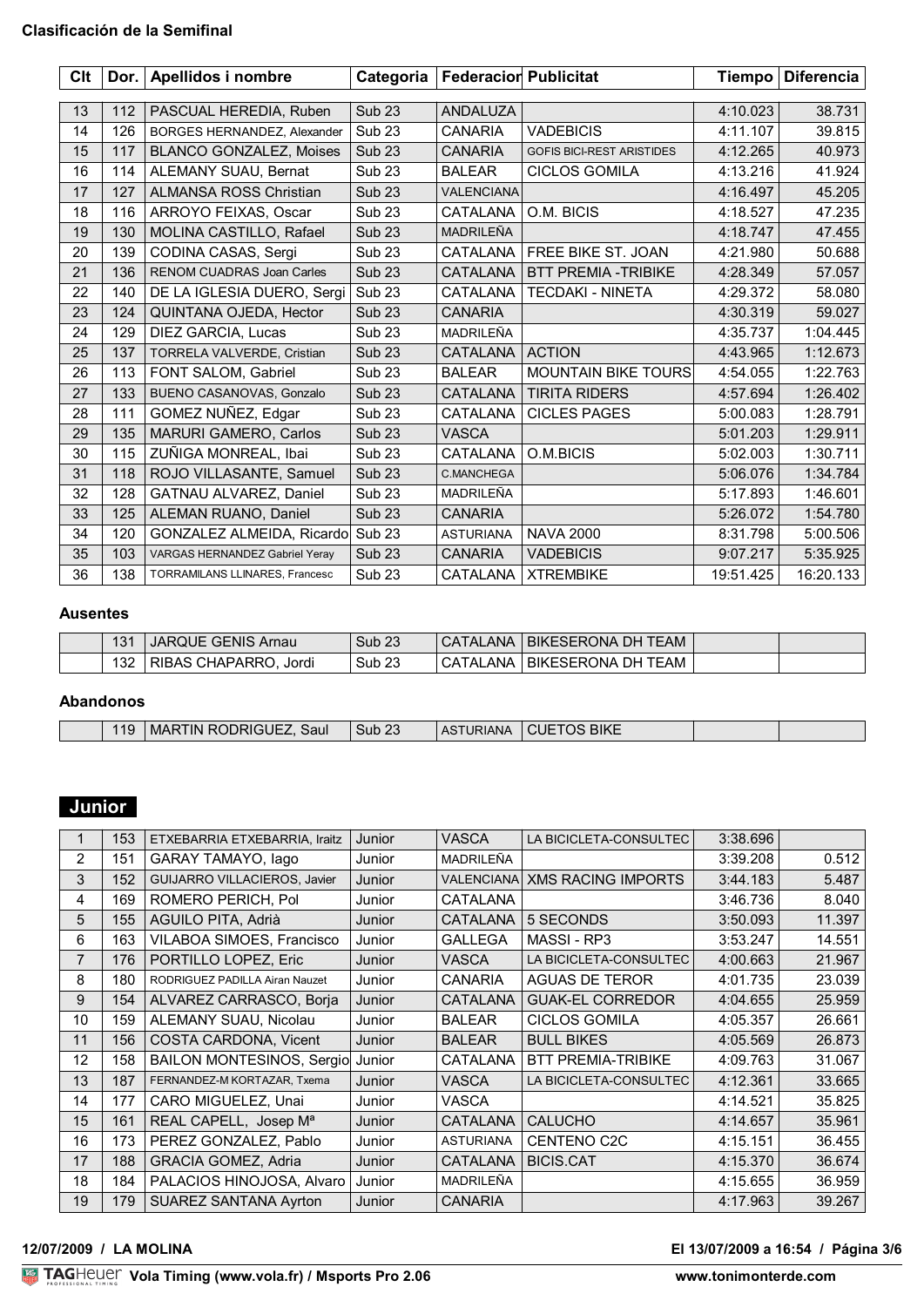| Clt | Dor. $ $ | Apellidos i nombre                | Categoria | <b>Federacior Publicitat</b> |                                | <b>Tiempo</b> | <b>Diferencia</b> |
|-----|----------|-----------------------------------|-----------|------------------------------|--------------------------------|---------------|-------------------|
|     |          |                                   |           |                              |                                |               |                   |
| 20  | 190      | ESTEVE ALVAREZ, Ruben             | Junior    | <b>CATALANA</b>              |                                | 4:18.135      | 39.439            |
| 21  | 185      | ALVAREZ IVORRA, Carlos            | Junior    | MADRILEÑA                    |                                | 4:18.684      | 39.988            |
| 22  | 186      | PELEGRI CASTRO, Gerard            | Junior    | CATALANA                     | <b>GAS-OIL - ARA LLEIDA</b>    | 4:28.770      | 50.074            |
| 23  | 157      | FERNANDEZ LATORRE, Andres         | Junior    | <b>VALENCIANA</b>            |                                | 4:31.289      | 52.593            |
| 24  | 183      | VACAS DE LA PEÑA, Daniel          | Junior    | <b>MADRILEÑA</b>             |                                | 4:34.603      | 55.907            |
| 25  | 172      | <b>GALLEGO LOPEZ Jose Enrique</b> | Junior    | C.MANCHEGA                   |                                | 4:39.394      | 1:00.698          |
| 26  | 175      | <b>OTERO SANTAYA, Eloy</b>        | Junior    | <b>GALLEGA</b>               | LTM RACING SANTA CRUZ          | 4:47.572      | 1:08.876          |
| 27  | 166      | FONTOVA PEREZ, Alberto            | Junior    | <b>CATALANA</b>              | BIKE HOUSE-TOMAS DOMINGO       | 4:47.938      | 1:09.242          |
| 28  | 160      | FERNANDEZ GARCIA, Marco           | Junior    | <b>ANDALUZA</b>              | <b>MOTRIL - SIERRA NEVADA</b>  | 4:54.185      | 1:15.489          |
| 29  | 170      | SANGRA LLUCH, Sergi               | Junior    | <b>CATALANA</b>              | <b>ROCABIKES</b>               | 4:59.654      | 1:20.958          |
| 30  | 168      | RAMON BOLEDA, Alex                | Junior    | <b>CATALANA</b>              |                                | 5:05.932      | 1:27.236          |
| 31  | 174      | CUERVO RODRIGUEZ, Miguel          | Junior    | <b>ASTURIANA</b>             | SANTI PEREZ-AYUNTAMIENTO DE GR | 5:11.742      | 1:33.046          |
| 32  | 162      | SOPENA LAITA, Miquel              | Junior    | <b>CATALANA</b>              | <b>CALUCHO</b>                 | 5:12.288      | 1:33.592          |
| 33  | 182      | COLL GILABERT, Javier             | Junior    | <b>VALENCIANA</b>            |                                | 5:12.903      | 1:34.207          |
| 34  | 181      | LOPEZ JIMENEZ, Daniel             | Junior    | <b>CANARIA</b>               |                                | 10:36.283     | 6:57.587          |

### **Ausentes**

| 170 | Marc<br><b>?CIA</b><br>GAR<br>FHF | Junior | $ \sim$<br><b>BAL</b><br>ᄂᄭ<br>. LOT | <b>BIKES</b><br>BUL                          |  |
|-----|-----------------------------------|--------|--------------------------------------|----------------------------------------------|--|
| 189 | <b>PENA</b><br>⊃aniel<br>VД<br>-  | Junior | ANA<br>$\mathbf{v}$<br>۰ می<br>- 11  | KTM<br>$\sim$<br><b>EIGI</b><br>JERA:<br>7-N |  |

# **Cadet**

| 1              | 316 | PEREZ BERNAD, Mario            | Cadet | <b>VALENCIANA</b> |                              | 4:00.900  |           |
|----------------|-----|--------------------------------|-------|-------------------|------------------------------|-----------|-----------|
| $\overline{2}$ | 317 | PASCUAL HEREDIA Juan Antonio   | Cadet | ANDALUZA          |                              | 4:03.731  | 2.831     |
| 3              | 339 | GALVAN GONZALEZ, Javi          | Cadet | <b>CATALANA</b>   | <b>MAXI BIKE</b>             | 4:06.346  | 5.446     |
| 4              | 338 | COS LORO, Ricard               | Cadet | CATALANA          | <b>MAXI BIKE</b>             | 4:11.651  | 10.751    |
| 5              | 326 | JUNYENT TRASERRA, Jordi        | Cadet | <b>CATALANA</b>   |                              | 4:11.652  | 10.752    |
| 6              | 321 | CARMONA LOBATO, Ivan           | Cadet | <b>CATALANA</b>   | LA POMA GUAK                 | 4:11.935  | 11.035    |
| $\overline{7}$ | 329 | PEREZ GONZALEZ Victor Fabian   | Cadet | <b>CANARIA</b>    | <b>VADEBICIS</b>             | 4:11.976  | 11.076    |
| 8              | 322 | ANAYA CARMONA, Jonathan        | Cadet | CATALANA          | <b>BTT PREMIA/TRIBIKE</b>    | 4:12.864  | 11.964    |
| 9              | 335 | <b>TENA FARRE, Aleix</b>       | Cadet | CATALANA          | <b>GAS-OIL - ARA LLLEIDA</b> | 4:13.836  | 12.936    |
| 10             | 319 | <b>BADIA BOSCH, Roc</b>        | Cadet | <b>CATALANA</b>   |                              | 4:16.438  | 15.538    |
| 11             | 344 | <b>GARCIA VIDAL, Jorge</b>     | Cadet | <b>VALENCIANA</b> |                              | 4:16.880  | 15.980    |
| 12             | 320 | RIZO ALBERO, Jordi             | Cadet | VALENCIANA        |                              | 4:16.908  | 16.008    |
| 13             | 330 | LOPEZ JIMENEZ, Ivan            | Cadet | <b>CANARIA</b>    |                              | 4:18.404  | 17.504    |
| 14             | 337 | FONTAN OMIL Francisco Javier   | Cadet | <b>GALLEGA</b>    | T.B. TRANSPORTE              | 4:21.160  | 20.260    |
| 15             | 332 | ROCAMORA SOTO, Victor          | Cadet | <b>VALENCIANA</b> |                              | 4:32.817  | 31.917    |
| 16             | 342 | JORBA PRATS, Guillem           | Cadet | CATALANA          | O.M BICIS                    | 4:32.893  | 31.993    |
| 17             | 325 | <b>MARTIN CRUZ Pablo</b>       | Cadet | <b>ASTURIANA</b>  |                              | 4:33.653  | 32.753    |
| 18             | 324 | ARBOLEYA RODRIGUEZ, Ruben      | Cadet | <b>ASTURIANA</b>  | <b>NAVA 2000</b>             | 4:37.541  | 36.641    |
| 19             | 331 | <b>TORRES BONAFE, Cristian</b> | Cadet | <b>BALEAR</b>     | MALIBU-SPECIALIZED           | 4:50.243  | 49.343    |
| 20             | 341 | DAHL GALVEZ, Albert            | Cadet | CATALANA          |                              | 4:53.550  | 52.650    |
| 21             | 343 | <b>GARCIA AGUILERA, Oriol</b>  | Cadet | CATALANA          | O.M. BICIS                   | 5:15.152  | 1:14.252  |
| 22             | 334 | JIMENEZ MORALEDA, Alvaro       | Cadet | MADRILEÑA         |                              | 5:22.325  | 1:21.425  |
| 23             | 333 | DIEZ GARCIA, Marcos            | Cadet | <b>MADRILEÑA</b>  |                              | 5:26.243  | 1:25.343  |
| 24             | 336 | <b>VIDAL ROSELLO Eric</b>      | Cadet | CATALANA          | GAS-OIL, ARA LLEIDA          | 5:45.850  | 1:44.950  |
| 25             | 318 | FERRER ROSILLO, German         | Cadet | ANDALUZA          |                              | 5:58.101  | 1:57.201  |
| 26             | 327 | RIERA CARDONA, Jordi           | Cadet | <b>BALEAR</b>     | <b>MALIBU-SPECIALI</b>       | 6:34.837  | 2:33.937  |
| 27             | 323 | MELENDI MANCEBO, Gonzalo       | Cadet | <b>ASTURIANA</b>  | <b>CENTENO C2C</b>           | 24:45.406 | 20:44.506 |

### **Ausentes**

| 'NL |  | 328 | URCHEGUI ALBADALEJO<br>Lander | Cadet |  |  |  |  |
|-----|--|-----|-------------------------------|-------|--|--|--|--|
|-----|--|-----|-------------------------------|-------|--|--|--|--|

<u>Volanda Volanda est</u> **12/07/2009 / LA MOLINA El 13/07/2009 a 16:54 / Página 4/6**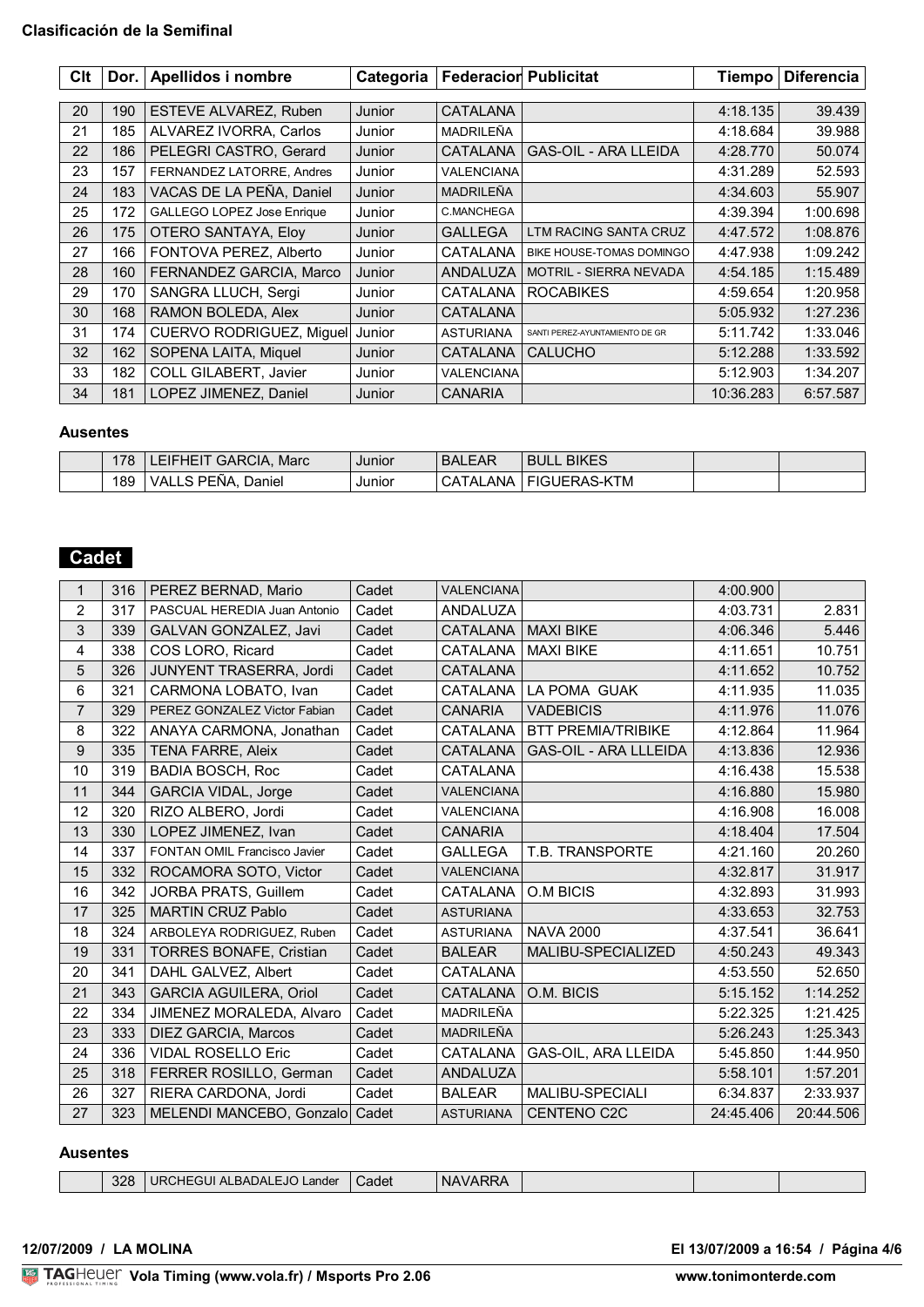### **Abandonos**

| 340 | <b>PONS</b><br>NIF<br>m<br>Marc | Cadet | $\cdot$ $\sim$<br>ANA<br>$\mathbf{v}$<br>$\cdot$ | :ABIKES<br>R0<br>)( :A |  |
|-----|---------------------------------|-------|--------------------------------------------------|------------------------|--|

## **Senior**

|   | 49 | <b>PASCUAL JORDA Carlos</b> | Senior | VALENCIANA        | 4:01.129 |        |
|---|----|-----------------------------|--------|-------------------|----------|--------|
|   | 80 | I SANCHEZ MARIN. David      | Senior | <b>VALENCIANA</b> | 4:07.095 | 5.966  |
| ົ | 56 | GARCIA VAN EST. Quetzal     | Senior | CATALANA   ACTION | 4:15.640 | 14.511 |
|   | 54 | MARTORELL MONTSANT Andreu   | Senior | CATALANA          | 4:44.440 | 43.311 |

## **Master 30**

| $\mathbf{1}$   | 221 | MISSER VILASECA, Tomas           | Master 30 | CATALANA   GUAK   |                                | 3:31.017 |          |
|----------------|-----|----------------------------------|-----------|-------------------|--------------------------------|----------|----------|
| $\overline{2}$ | 220 | MISSER VILASECA, Pau             | Master 30 | CATALANA          | <b>GUAK</b>                    | 3:32.551 | 1.534    |
| 3              | 215 | BARCONS GONZALEZ, Carles         | Master 30 | CATALANA          | <b>MSC BIKES</b>               | 3:41.396 | 10.379   |
| 4              | 237 | <b>GARCIA JIMENEZ Fco Javier</b> | Master 30 | ANDALUZA          | <b>BIKE STATION-HIPERSTONE</b> | 3:46.293 | 15.276   |
| 5              | 229 | SANCHEZ SALMINEN, Himar          | Master 30 | <b>CANARIA</b>    |                                | 3:49.112 | 18.095   |
| 6              | 227 | TELLETXEA ETXEBERRIA, Xabier     | Master 30 | <b>NAVARRA</b>    |                                | 3:51.138 | 20.121   |
| $\overline{7}$ | 201 | GARCIA GARRIDO, Juan-Ignacio     | Master 30 | <b>VALENCIANA</b> |                                | 3:54.411 | 23.394   |
| 8              | 213 | SANTONJA CARDONA, Enrique        | Master 30 | VALENCIANA        |                                | 3:55.267 | 24.250   |
| 9              | 236 | BELIO BERTOMEU, David            | Master 30 | CATALANA          | <b>RAVET BIKE</b>              | 3:56.310 | 25.293   |
| 10             | 202 | GASCH GALINDO, Hector            | Master 30 | VALENCIANA        |                                | 3:58.334 | 27.317   |
| 11             | 228 | <b>BALBUENA GARCIA, Marcos</b>   | Master 30 | <b>GALLEGA</b>    | <b>XMS DEVINCI</b>             | 3:59.162 | 28.145   |
| 12             | 248 | LLORENS SALAMO Iban              | Master 30 | CATALANA          | MOTOBIKE GILI-CERESPORT        | 4:00.972 | 29.955   |
| 13             | 233 | <b>SERRA BONAL, Lluis</b>        | Master 30 | <b>CATALANA</b>   | <b>XTREMBIKE</b>               | 4:00.991 | 29.974   |
| 14             | 235 | VILA REYES Ivan                  | Master 30 | CATALANA          | <b>RAVET BIKE</b>              | 4:01.426 | 30.409   |
| 15             | 206 | MOLINA BUSTAMANTE Luis Miguel    | Master 30 | MADRILEÑA         |                                | 4:03.657 | 32.640   |
| 16             | 232 | <b>GARCIA CAPO, Emilio</b>       | Master 30 | MADRILEÑA         |                                | 4:05.015 | 33.998   |
| 17             | 211 | SALVADOR HENNEGUET, David        | Master 30 | VALENCIANA        |                                | 4:05.304 | 34.287   |
| 18             | 234 | VERDIA VERDIA Jose Manuel        | Master 30 | <b>GALLEGA</b>    | <b>BICI O CON</b>              | 4:05.966 | 34.949   |
| 19             | 240 | ACOSTA SEGOVIA, Ivan             | Master 30 | CATALANA          | <b>BIKE TANDEM</b>             | 4:05.980 | 34.963   |
| 20             | 225 | CAMPIÑO PELAEZ Antoni            | Master 30 |                   |                                | 4:09.549 | 38.532   |
| 21             | 205 | GIMENEZ COLL, Iban               | Master 30 | CATALANA          | <b>BTT FORALLAC</b>            | 4:12.341 | 41.324   |
| 22             | 231 | MARTIN BLANCOS, Fernando         | Master 30 | <b>ARAGONESA</b>  |                                | 4:22.477 | 51.460   |
| 23             | 243 | PADILLA ORTIZ, Xavier            | Master 30 | CATALANA          | O.M BICIS                      | 4:23.784 | 52.767   |
| 24             | 203 | RIERA ROIG, Melchor              | Master 30 | <b>BALEAR</b>     | MOUNTAIN BIKE TOURS            | 4:23.865 | 52.848   |
| 25             | 214 | <b>BALAGUER NACHER Rafael</b>    | Master 30 | VALENCIANA        |                                | 4:24.511 | 53.494   |
| 26             | 230 | OJEDA ALARCON Jose Ramon         | Master 30 | VALENCIANA        |                                | 4:29.626 | 58.609   |
| 27             | 217 | VILLA SOLARES, Arsenio           | Master 30 | <b>ASTURIANA</b>  | <b>NAVA 2000</b>               | 4:30.076 | 59.059   |
| 28             | 249 | HUERTA GALINDO Fco Jose          | Master 30 | ARAGONESA         |                                | 4:30.510 | 59.493   |
| 29             | 244 | ARIAS GIMENEZ, Toni              | Master 30 | CATALANA          | FREE BIKE ST. JOAN             | 4:31.937 | 1:00.920 |
| 30             | 218 | SANCHEZ BLANCO, Javier           | Master 30 | <b>ASTURIANA</b>  | <b>ASTURBIKE GIJON</b>         | 4:32.552 | 1:01.535 |
| 31             | 219 | VILLAR REMUIÑAN Ivan             | Master 30 | <b>ASTURIANA</b>  |                                | 4:33.755 | 1:02.738 |
| 32             | 208 | PEREZ SERRA, Raul                | Master 30 | VALENCIANA        |                                | 4:34.583 | 1:03.566 |
| 33             | 207 | ANDRES RUBIO Jose Luis           | Master 30 | VALENCIANA        |                                | 4:37.246 | 1:06.229 |
| 34             | 250 | CABALLERO JULIAN, Alex           | Master 30 | CATALANA          | FREE BIKE ST. JOAN             | 4:38.692 | 1:07.675 |
| 35             | 239 | MALAGON LOPEZ, David             | Master 30 | CATALANA          | <b>XTREMBIKE</b>               | 4:44.854 | 1:13.837 |
| 36             | 226 | CYPHELLY BENITEZ, Manuel         | Master 30 | <b>CANARIA</b>    |                                | 4:46.292 | 1:15.275 |
| 37             | 223 | COMINO DEL HOYO Ismael           | Master 30 | C.MANCHEGA        |                                | 4:48.207 | 1:17.190 |
| 38             | 209 | CAVERO POZUELO, Carlos           | Master 30 | VALENCIANA        |                                | 4:51.022 | 1:20.005 |
| 39             | 222 | ARMAS LERENA, Oscar              | Master 30 | <b>RIOJANA</b>    |                                | 4:53.538 | 1:22.521 |

### **12/07/2009 / LA MOLINA El 13/07/2009 a 16:54 / Página 5/6**